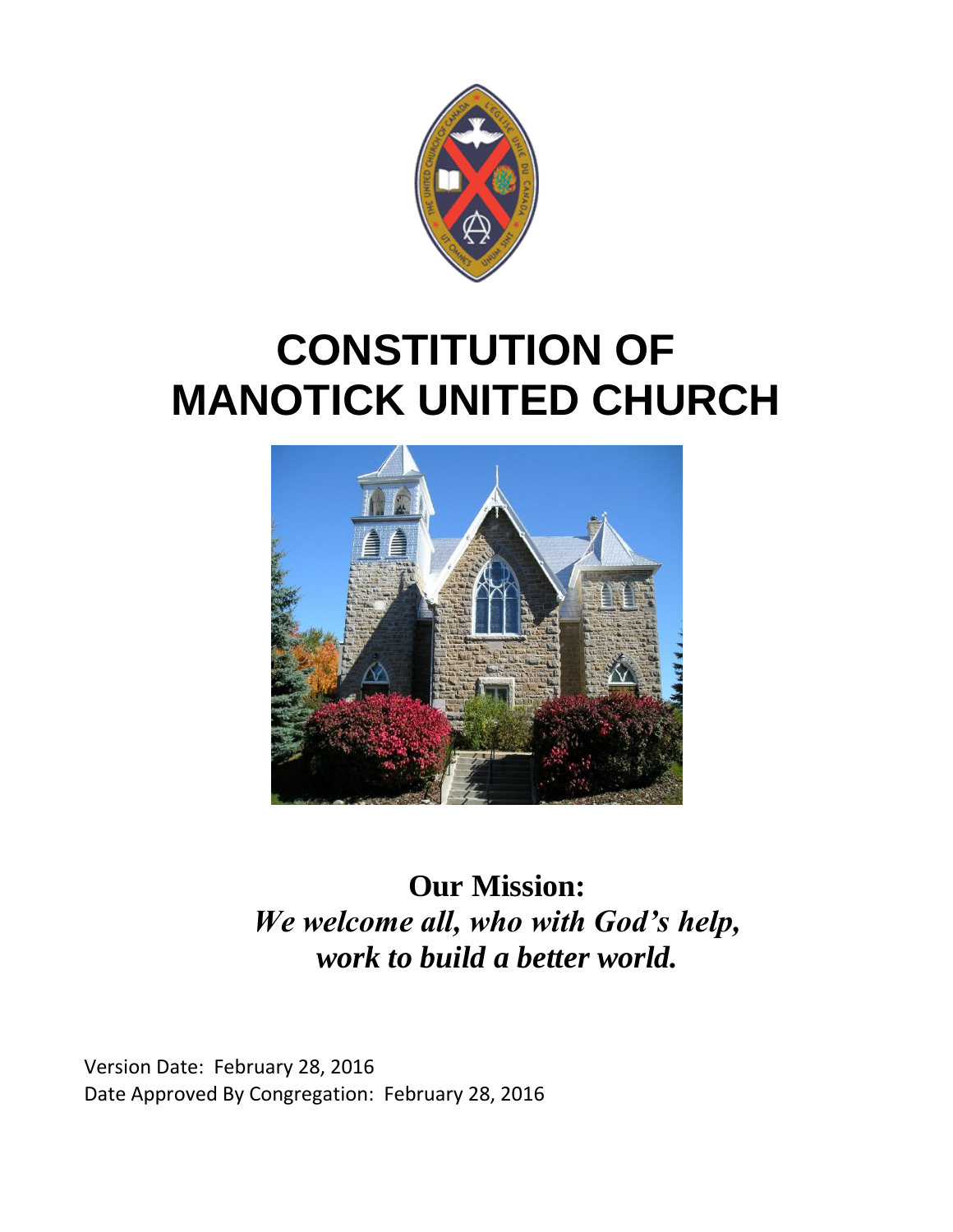# **Table of Contents**

| 1.0 |     |  |
|-----|-----|--|
| 2.0 |     |  |
| 3.0 |     |  |
| 3.1 |     |  |
| 3.2 |     |  |
| 3.3 |     |  |
|     |     |  |
|     |     |  |
|     |     |  |
|     |     |  |
| 4.0 |     |  |
| 5.0 |     |  |
|     | 5.1 |  |
|     | 5.2 |  |
|     | 5.3 |  |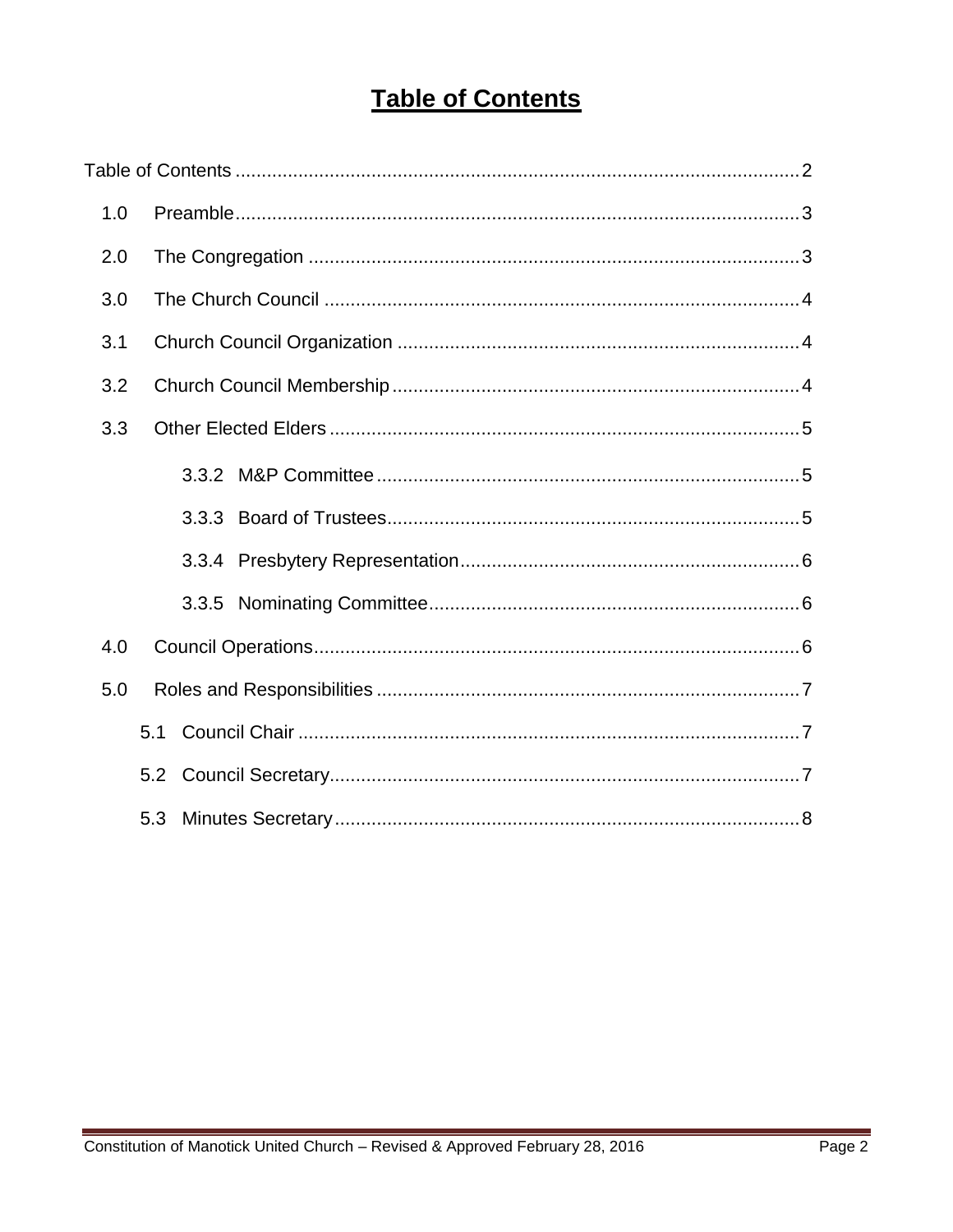# **MANOTICK UNITED CHURCH CONSTITUTION**

#### **1.0 Preamble**

- 1.1. Ministry has its source in God, the Creator and Redeemer, is most visible in the birth, death, and resurrection of Jesus Christ, and is empowered by the Holy Spirit.
- 1.2. Those who share a common life encounter with God in Christ enter into a covenant relationship with God and with one another. Together they seek to understand Jesus' life and ministry among them and to live out its implications by Christian stewardship of all gifts given by God, continually depending on grace and affirming one another.
- 1.3. This constitution seeks to liberate and to enable the people of God at Manotick United Church (MUC) to exercise their ministry in building up the body of Christ.
- 1.4. All aspects of church life are interrelated. Decisions taken by the Council or any Committee or any group automatically involve the others. All members of the council and members of the congregation need to be well informed about the workings within the church community and all need to work together creatively. In addition to overall responsibility for the well being of the congregation, specific members of the Council are also responsible for particular areas of church life. These responsibilities need to be clearly delineated.

# **2.0 The Congregation**

- 2.1. The Congregation shall have a preeminent place in the Governance Structure. The Congregation shall be responsible for giving guidance to the Council and Church committees and the Congregation shall be responsible for making major decisions for the church such as: is suing a call to Ministry Personnel, approving annual budgets and or major unbudgeted expenditures.
- 2.2. At the Annual General Meeting (AGM) the minister shall open the meeting and call for the election of a Chair and a Secretary.
- 2.3. The Congregation at its annual meeting shall elect the Chairperson of the church Council and the members of the Council. The Nominating Committee shall at the annual meeting propose members to be elected to Council and the leadership positions they will occupy. Nominations may be received from the floor indicating the leadership's position for which they are being nominated.
- 2.4. In any meeting of the congregation for those entitled to vote, the lesser of twenty (20) persons and one-third (1/3) (United Church Manual, definition 1 (k)) establishes quorum.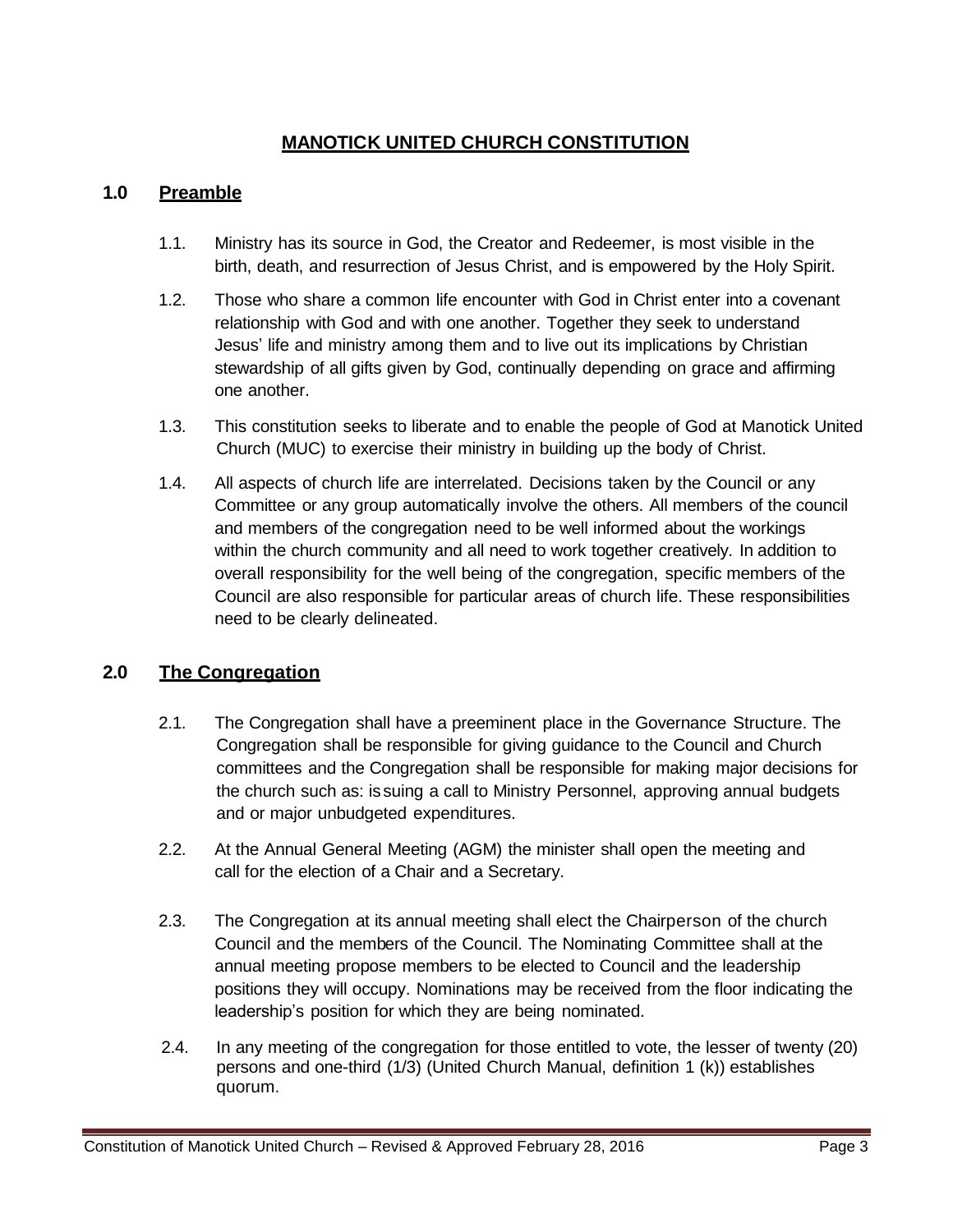# **3.0 The Church Council**

The Council shall be the court of the church and shall carry out the responsibilities of the Official Board as prescribed in the United Church Manual.

## **3.1 Church Council Organization**

- 3.1.1 Members of the Church Council are all called Elders, are elected by, and represent the congregation.
- 3.1.2. The Church Council shall manage the day-to-day operations of the church and consist of a maximum of fourteen (14) members plus ministry personnel
	- 3.1.2.1. A maximum of seven (7) voting members from the seven standing teams; Discipleship, Christian Outreach, Fellowship, Property, Stewardship, Worship and Music. The Past Chair and Chair Elect may attend as non-voting members.
	- 3.1.2.2. The Chair of Council,
	- 3.1.2.3. The Council Secretary,
	- 3.1.2.4. Chair of the Board of Trustees,
	- 3.1.2.5. Chair of Ministry & Personnel (M&P),
	- 3.1.2.6. The Lay Representative to Presbytery,
	- 3.1.2.7. The Treasurer,
	- 3.1.2.8 Members at Large as deemed appropriate,
	- 3.1.2.9. Ministry personnel, (non-voting)
	- 3.1.2.10. A staff member who serves as the minutes Secretary or Treasurer but is not a voting member of Council.

#### **3.2 Church Council Membership**

- 3.2.1. All members of council shall be voted into the leadership positions they will occupy on the Council by the Congregation of Manotick United Church in accordance with the procedures defined in defined in the United Church of Canada Manual. 2013. Section B 7.3 up to and including B7.3.6. Membership of the Governing Body. 3.2.1.1. Be "members in full communion of Manotick United Church",
	- 3.2.1.2. Not be a paid staff member (employee) of Manotick United Church,
	- 3.2.1.3. Except for Trustees, M&P Committee, and Presbytery Representative(s), Council members shall serve for a period of two years, with a possible second 2-year term in the same position;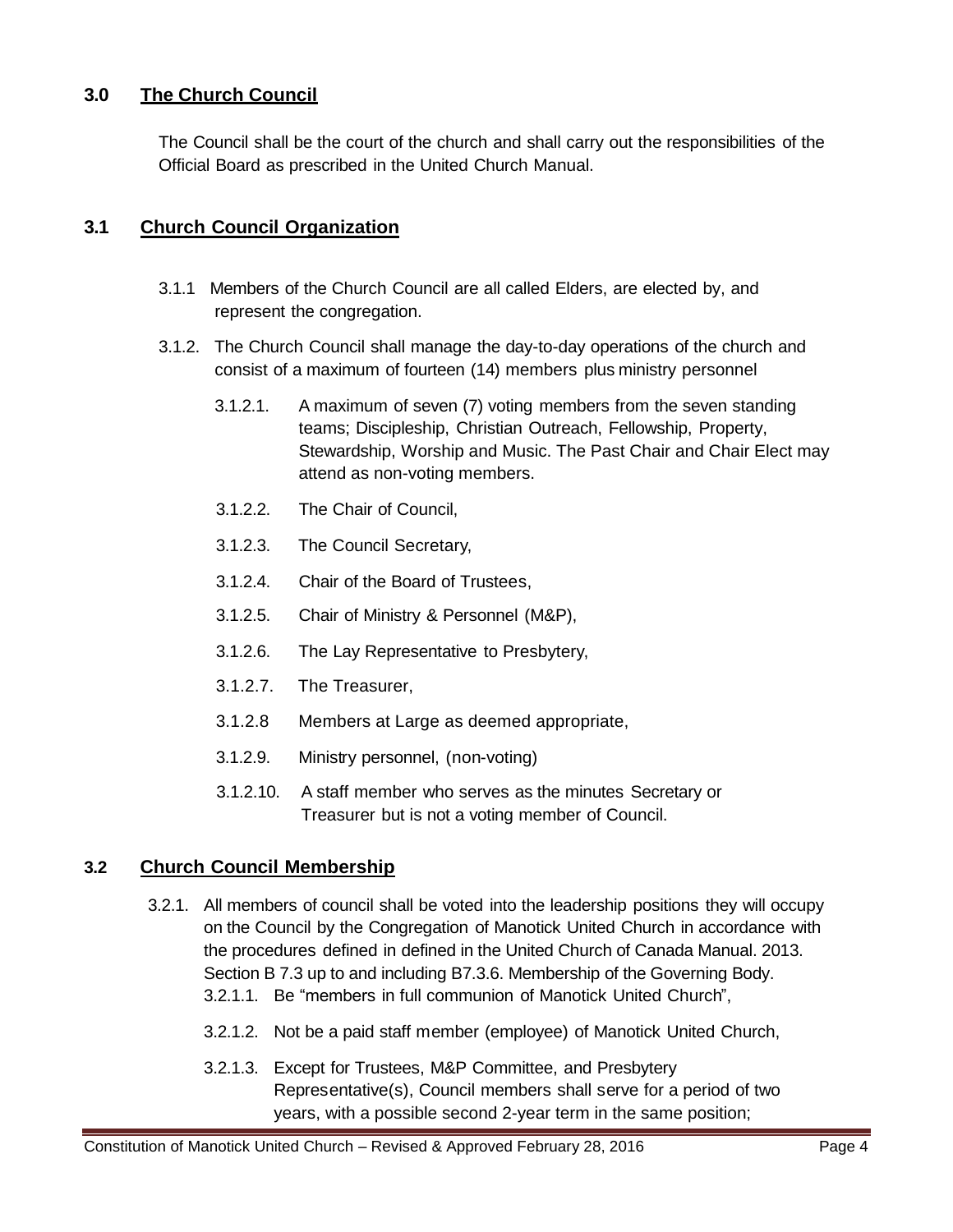- 3.2.1.4. Should the situation arise where there is no qualified nominee for a council position, council may authorize a council member to serve additional terms.
- 3.2.1.5. M&P Committee members, Presbytery Representative(s), and Trustees will serve for periods of 3-5 years as specified in subsequent parts of this constitution,
- 3.2.1.6. Normally Council members shall start their two-year term on March 1st of the year they were elected.
- 3.2.1.7. If a council member is absent from the meetings for a year without cause, he/she must be given written notice and the council may make a decision to remove him/her from Council.
- 3.2.1.8. Any member of the Congregation who is on Council may not be an employee of the Congregation.
- 3.2.1.9 If at the annual meeting there are insufficient team leaders and members at large elected to council, the council MAY elect team leaders and council members at large directly.

#### **3.3 Other Elected Elders**

#### **3.3.2 M&P Committee**

Members of the Ministry and Personnel Committee shall:

- 3.3.2.1. Be voted onto the M&P Committee by the congregation of Manotick United Church.
- 3.3.2.2. Be "members in full communion of Manotick United Church",
- 3.3.2.3 Serve for a period of not less than three year and not normally more than five years.

#### **3.3.3 Board of Trustees**

Members of the Board of Trustees shall:

- 3.3.3.1. Be voted onto the Board of Trustees by the congregation of Manotick United Church,
- 3.3.3.2. Be "members in full communion of Manotick United Church",
- 3.3.3.3. Serve for a period of not normally more than five years.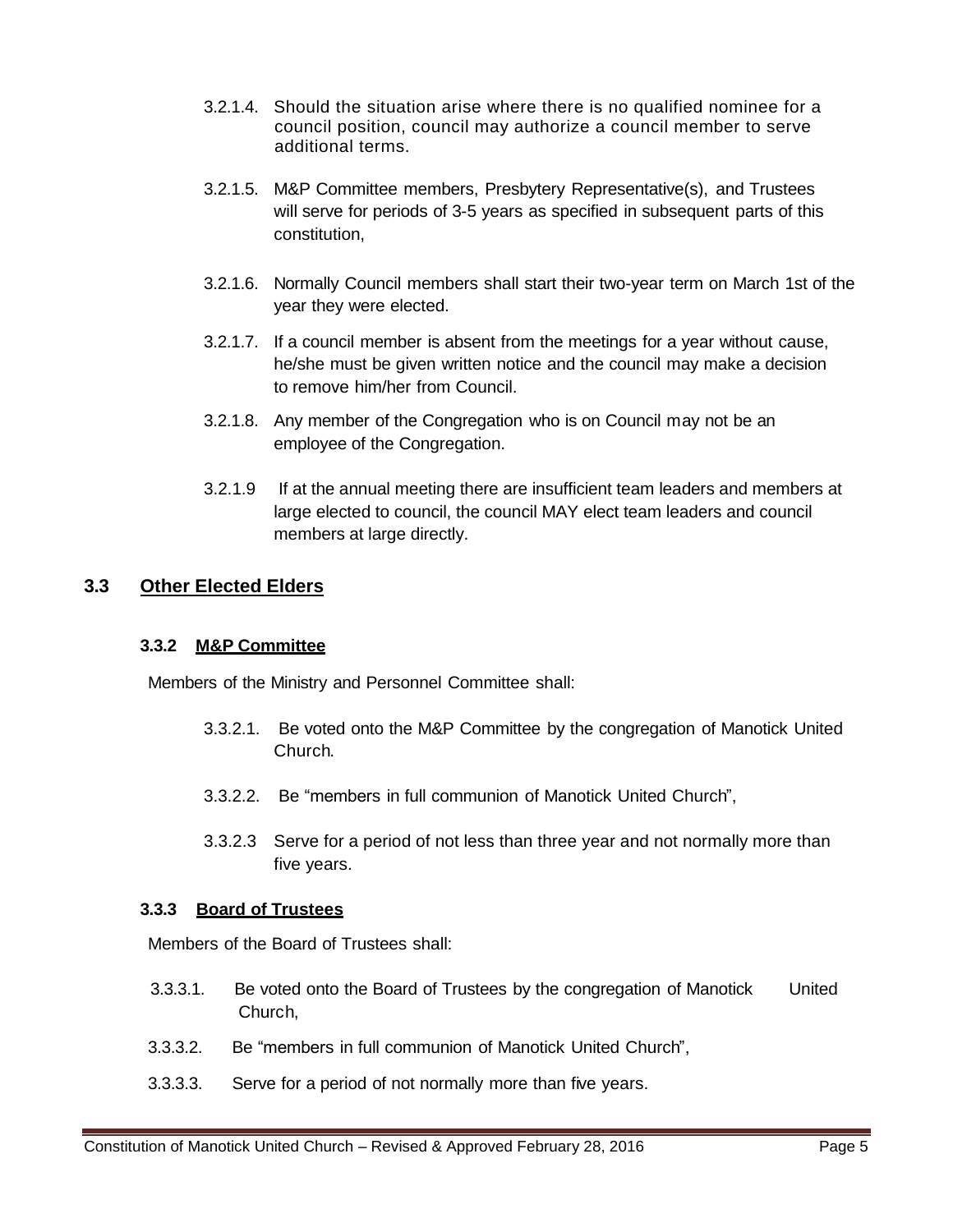#### **3.3.4 Presbytery Representation**

MUC representative(s) to Presbytery, both primary and alternate, shall:

- 3.3.4.1. Be voted to represent MUC at Ottawa Presbytery by the congregation of Manotick United Church;
- 3.3.4.2. Be "members in full communion of Manotick United Church".

#### **3.3.5 Nominating Committee**

Council shall strike the Nominating Committee at the November meeting each year to report to the ACM the following year.

- 3.3.5.1. Seek out nominations and propose the names of persons who are eligible, suitable and willing to serve on the Church Council or in other Elder positions as required,
- 3.3.5.2. Present a slate of individuals to serve as scrutinizers in the event a secret ballot is required at a congregational meeting,
- 3.3.5.5. Not include membership of any Ministry personnel.
- 3.3.5.6 May ask for input from Ministry Personnel.

#### **4.0 Council Operations**

- 4.1. The Council shall meet a minimum of five (5) times in the year: Sept., Nov., Jan., Mar., and May.
- 4.2. The Council may be convened by Ministry personnel or by the Chair on her/his own motion, or when requested by one-third of the members of Council, or when enjoined by a superior court whether by notice in the Church calendar or from the pulpit during public worship or by personal or written notice. There shall be at least two Sundays plus one day from the first notice to the meeting.
- 4.3. Special or emergency meetings of the Council may be called with notice given during worship on the Sunday preceding a meeting and that emergency meeting may be called on 24 hrs. notice if confirmed notice is given to all of the council members. Ministry personnel, or a representative appointed by Presbytery, must be present at all Council and Congregational meetings.
- 4.4. A quorum for a Manotick United Church Council Meeting shall be eight (8) voting members.
- 4.5. A simple majority shall be required for approval of decisions.
- 4.6. The Council Year shall start on March 1<sup>st</sup>. of each year.
- 4.7. The Pastoral Year shall end June 30th of each year.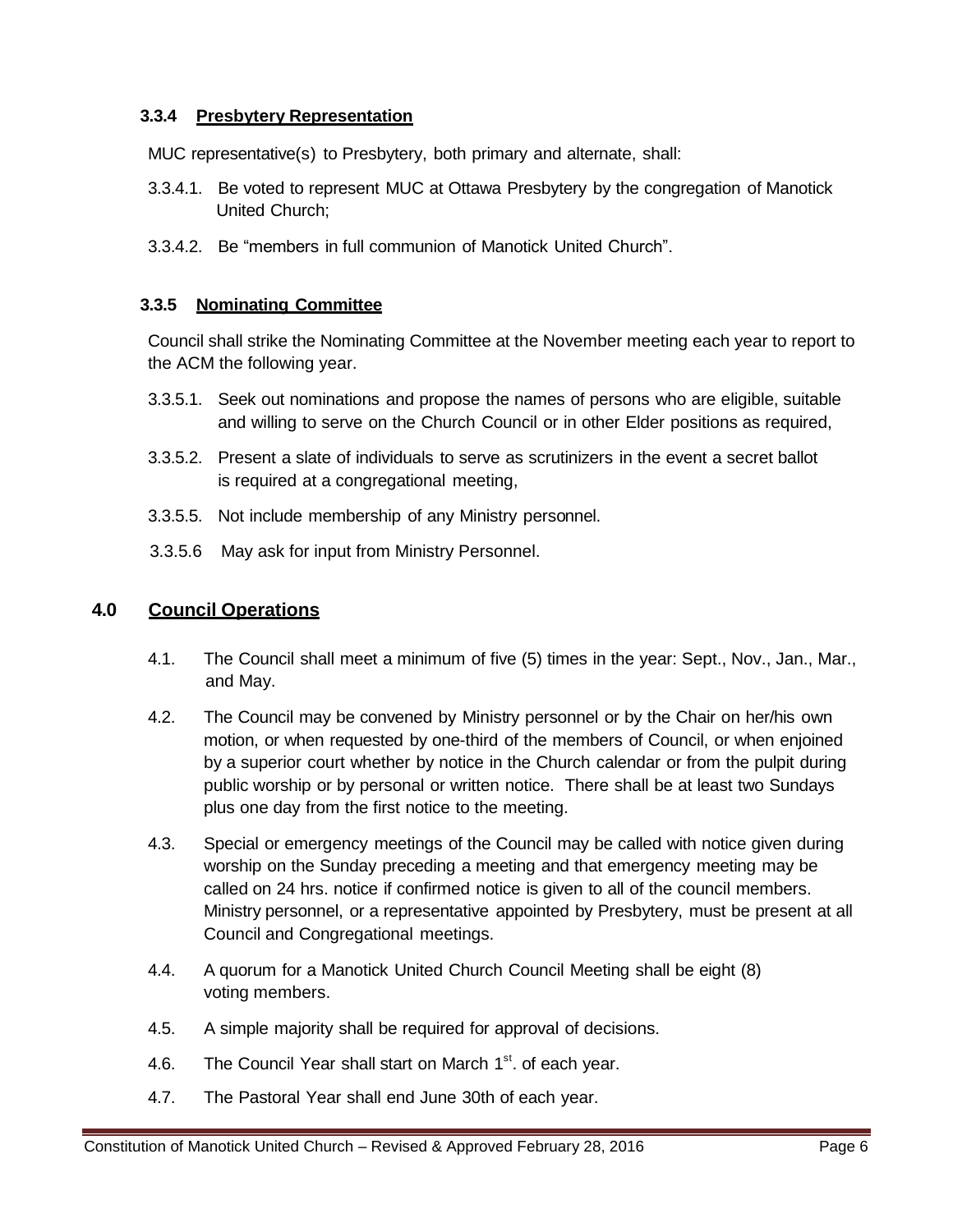- 4.8. The financial year shall end December 31 of each year.
- 4.9. The Council chair may express views and introduce business, but may only vote in the event of a tie and then only if she/he wishes.
- 4.10. Ministry personnel are continuing members of Council who do not vote and are not eligible for election as Council Chair.
- 4.11. The Council shall keep adequate records of proceedings in accordance with the United Church Manual.
- 4.12. A Congregational meeting must approve the terms of reference for the Council. Council may make recommendations for change.
- 4.13. In all matters pertaining to the life of the Congregation, The Manual of The United Church of Canada shall guide the Council and its teams.
- 4.14. Any time that a Congregational Meeting includes ADHERENTS for voting purposes, the definition of an Adherent is "a person who is attached to a Congregation, and who contributes regularly to its life and work while not being a member thereof."
- 4.15. Descriptions of team duties are an appendix to this document. They may be revised as the needs of the congregation evolves and changes. The team descriptions should be updated bi-annually by Council.

# **5.0 Roles and Responsibilities**

#### **5.1 Council Chair**

5.1.1 The duties of the Chair shall include: presiding at meetings, preserving order, managing Council meeting including taking vote, and announcing the decisions of the Council. The Chair may introduce items and may express personal views on any matter under discussion. However the Chair has a vote only in the event of a tie and will normally vote in such a way as to ensure discussion will be able to continue. The Chair of Council may also serve as Chair of the ACM if so elected by the congregation.

#### **5.2 Council Secretary**

A Council Secretary will be elected to sit on Council and shall:

- 5.2.1 Receive and control all incoming and outgoing council correspondence, and
- 5.2.2 Keep full and accurate minutes of the proceedings of all meetings as per the United Church of Canada Manual, 2013. Section B 7.6.2
- 5.2.3 Sign off on all Congregational and Council minutes.